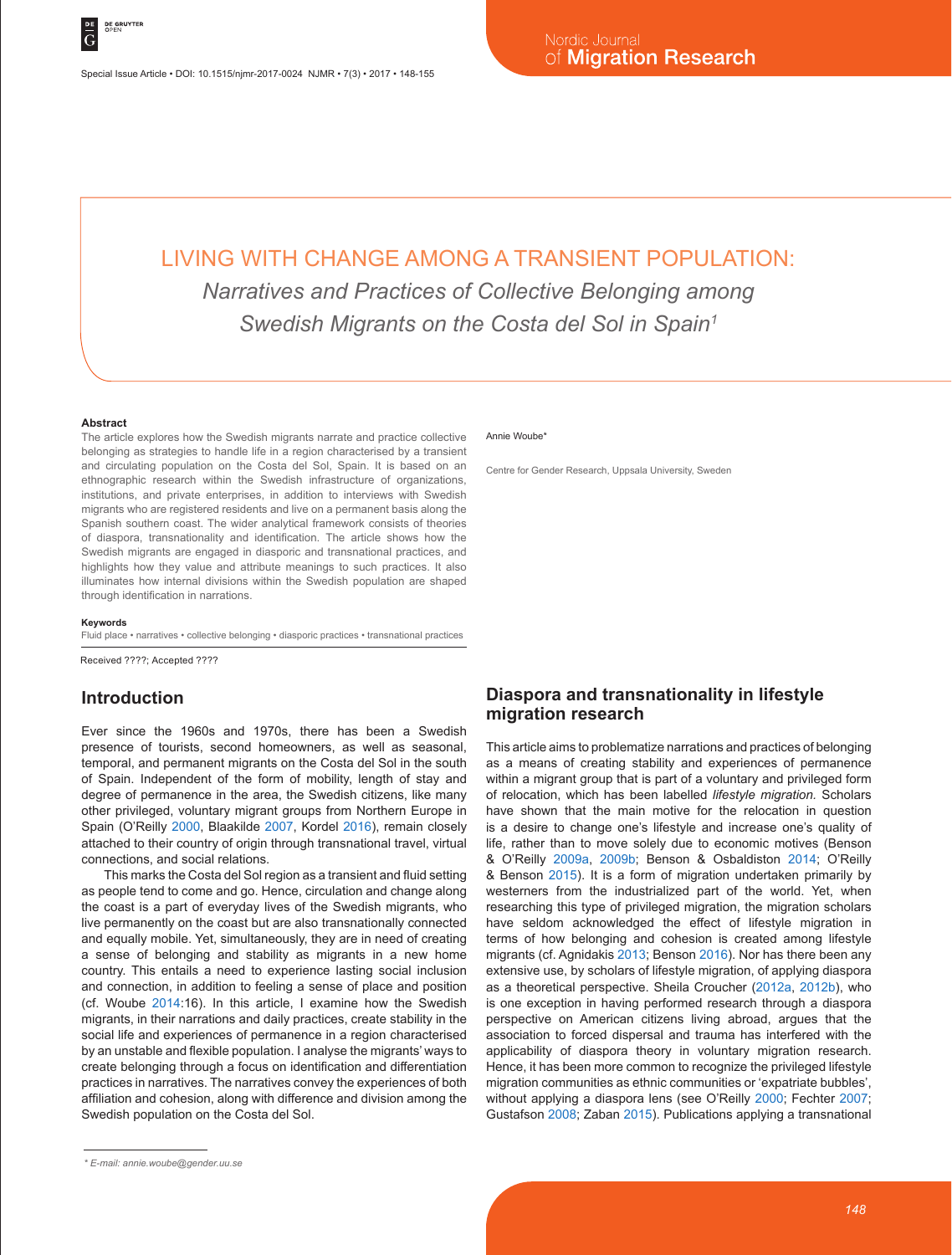perspective on lifestyle migration, on the other hand, have underlined and shown how lifestyle migrants are engaged in transnational practices in-between their country of origin and country of residence (O'Reilly 2000; Zaban 2015; Benson 2016). In this article, I combine the theories of diaspora, transnationality and identification in order to examine how the Swedish migrants create belonging after relocation to the Costa del Sol.

# **Theories of diaspora, transnationality and identification**

In this article, I apply the theories of diaspora and transnationality in a practice-oriented manner. I focus on narrations and manifestations of sharing a common origin and social position as a migrant in a foreign country, and how this stands in relation to the manner in which the migrants cope with a fluid and transient population that change yearly as well as seasonally, and that is characterized by irregularity. The concept of diaspora centres on different types of collective practices that the migrants are engaged in with other Swedes, which is a way to manifest collective belonging. Inspired by a practice-oriented diaspora approach of analysing how daily practices might lead to diasporic formations (Brubaker 2005), I apply Steven Vertovec's and Robin Cohen's (1999: iii-xxviii) definition of diaspora. They give diaspora three meanings, a *social form*, a *type of consciousness* and a *mode of cultural production*. A simplified definition of *social form* is the social relationship of people sharing an ethnic origin, although they are scattered from the country of origin and are linked to a geographical space. A characteristic of diaspora as a social form is the triangular relationship to (1) a country of origin, (2) a country of residence and (3) other migrants of the same origin (Vertovec & Cohen 1999: xvii-xviii). I highlight how a specific social form is produced through the diaspora practices of Swedish migrants. A *type of consciousness* refers to the diasporic awareness of experiencing a migrant position with other migrants, in-between the above-stated reference points (Vertovec & Cohen 1999: xviii-xix). I show how the Swedish migrants express and manifest the consciousness of sharing the experience of post-migration from Sweden to Spain. They create collective belonging through different diasporic practices based on the sharing of conditions with others. Diaspora as a mode of *cultural production* aims to describe the formal and informal cultural expressions and manifestations that take place and are produced in the diasporic setting of Swedes on the Costa del Sol (cf. Vertovec & Cohen 1999: xix-xx). Since the 1960s, these diasporic practices have created and established a long-term collective Swedish presence along the coast (Woube 2014). The character of longue durée in the formation of ethnic communities outside a country of origin is also a part of the definition of diasporas (Brubaker 2005:7). Hence, a focus on diasporic practices might give rise to a community of Swedes, distinctive from other groups on location on the Costa del Sol (Woube 2014; Olsson 2017).

In addition to place-bound and collectively based diasporic practices, the Swedish migrants are engaged in transnational practices of exchange and circular mobility in-between the country of origin and the country of residence (Woube 2014). These practices are the central and entwined aspects of diasporic communities, since transnational mobility and communication are vital means for incorporation, involvement in and belonging to the countries of importance to the migrants (Tsagarousianou 2007; Faist 2010).

In order to capture the manifestations and narrations of diasporic and transnational belonging, I focus on individual and collective

expressions of identification. A fundamental aspect of identification is to differentiate oneself in relation to others, and in contrast to them, in social situations (Barth 1969; Hylland Eriksen 1996:52f). I will analyse how the narrations of separation and differentiation are used in order to establish collective belonging, at times, manifested through overlapping expressions. This in turn highlights how identification shapes internal lines of divisions among the Swedish population, who have settled on a permanent basis on the Costa del Sol.

# **Method and Data**

I base the article on data collected through ethnographical fieldwork in the coastal town of Fuengirola on the Costa del Sol, Spain. The fieldwork was conducted during 5 months in the spring of 2009, with four shorter follow-up visits of 1-2 weeks during the years 2009-2013. I have selected this field due to the fact that the region has been a significant destination for tourism, second home ownership and migration of the Swedish citizens since the 1960s and onwards. The methods *participant experience* and *conversational interviews* were chosen in order to capture the experience of being a migrant from Sweden in the specific setting of the Costa del Sol (cf. Hansen 2003, Kaijser & Öhlander 2011). My methodological objective was to be able to participate, experience and take an active part in the everyday life of Swedish migrants in places where they live their lives, but also to study formally organized activities, for example within the Swedish church choir.

In addition, I conducted 12 *conversational interviews* with Swedish migrants on three to four occasions that were recorded and lasted for one to two hours at a time. The interviewees were seven women and five men in the ages of 21–85 years, who I have given fictive names. I contacted them through a spontaneous approach when I happened to meet them in different locations in Fuengirola, but also through a more organized inquiry directed to personnel working for companies catering the Swedish population. All the interviewees have been permanent and registered residents on the Costa del Sol for many years. Some have lived there for decades. At the time of interviews, the interviewees had no intention of returning to Sweden, but all interviewees depict strong and habitual, often daily, connections to Sweden in a variety of ways. Simultaneously, they are incorporated into the local community in different ways through work, family and in-laws, friends and neighbours; most of them speak Spanish fluently. They migrated as part of a quest for increased quality of life and a different, improved lifestyle but this was articulated in a variety of ways. The interviewees' individual and varied framing of the migration trajectory is in line with the scientific concept of *lifestyle migration*. This indicates heterogeneity and diversity among the migrants, rather than pointing to a rigid and stable mobility movement (Osbaldiston 2015). This article shows how individual needs, aspirations and motives of migration stand in relation to the narrations of collective belonging and identification as ways to handle the transient nature of the population in the region.

The interviews centred on personal narratives of the individuals experiencing migration from Sweden to the Costa del Sol. These were life story interviews (Atkinson 1998), but I asked the interviewees to start their life stories from events that had triggered the decision to migrate, and to tell me how they came to migrate. The interview material is called migration stories due to the focus on their decision to migrate and the aftermath of migration. I analyse their stories through a focus on expressions of collective belonging, through positioning and identification from the standpoint of being a migrant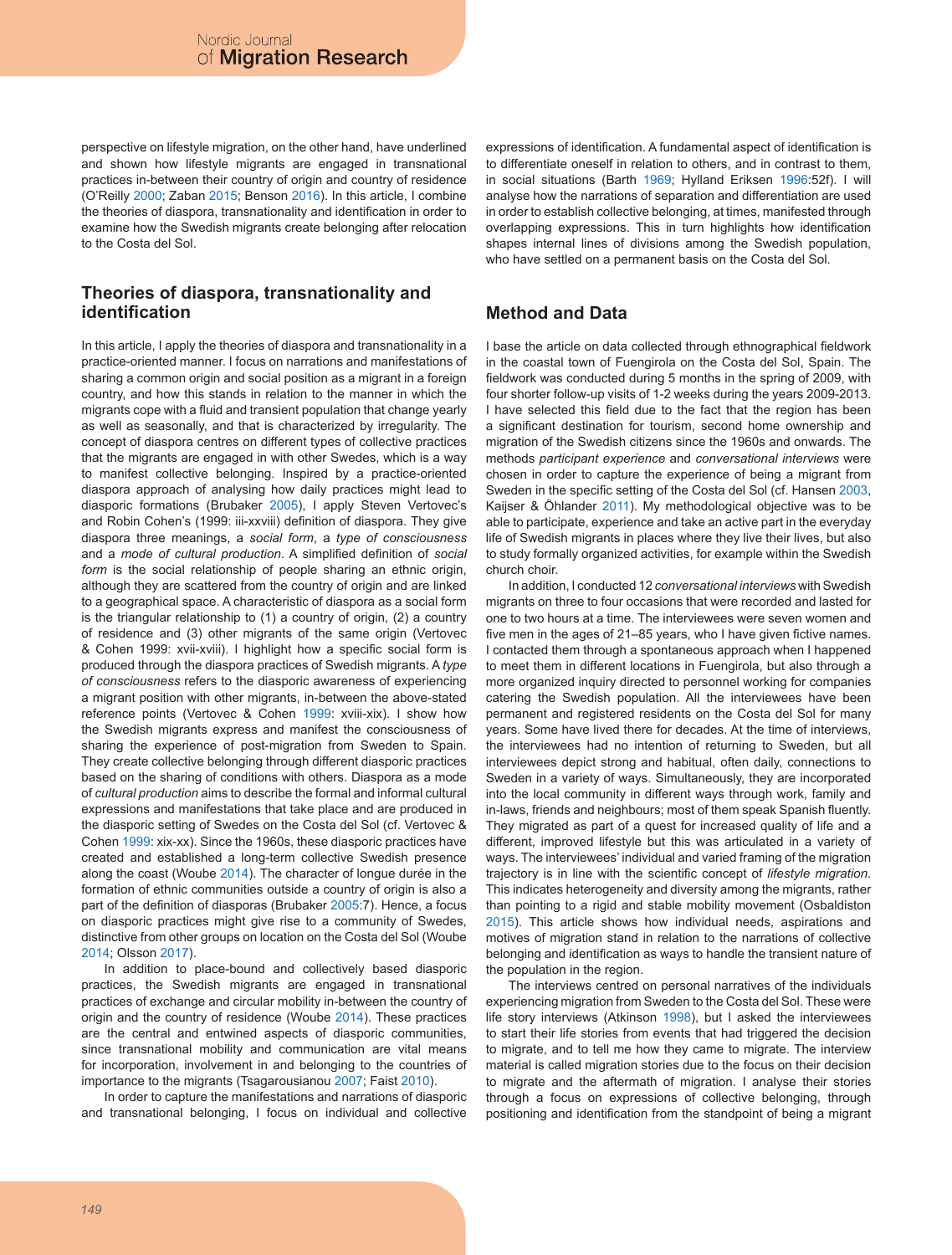in a foreign country, inspired by Floya Anthias (2002, 2008, 2012). The practice of identification appears in the migration stories through a narration, where the plot is set in different locations. I will show how the interviewees draw attention to locations that are related to the new country, the old country, or their own migrant group. However, the interviewees talk about them and define them as local entities, such as the workplace, the neighbourhood, or social networks in their hometown. Migrant narrations about multiple attachments and affiliations give insight about the complexities in positioning and identification, as these might be based on different and at times opposing contexts, relations and locations (Anthias 2002). I also analyse the migrant experiences in relation to how the migrants understand and make sense of power structures in their everyday life based on gender, nationality, age and social class. The article shows how the identity negotiation forms a part of their strategies as they shape collective belonging, while living in a region characterised by change and a transient population.

# **Transient and circular movement**

Transient circulation and steady flux of international dwellers characterise the present-day Costa del Sol as a place; it is an obvious practicality of the everyday life to handle, according to the migration stories of the interviewees. The interviewee Lena tells me how she is a part of the circulation and faces individual consequences due to the extensively transient nature of her surroundings. She was born in 1976 and she has lived on the Costa del Sol for eight years with her Spanish partner. She tells me:

This is a temporary stop, where we are right now. For a lot of people, it is probably an easy life, along the Costa del Sol. I don't think it is. Hard work, tough to get work, tough to get a good job, tough to get a good salary and a big investment of time. You work a lot and get little in return. It's also a temporary stop because it's a place where a lot of people pass by in life.

In the quotation, Lena refers to her residency as a temporary stop in the sense that she is uncertain of how long her own permanence in the region will be. She also relates to the transient circulation of people in the area, which makes the temporary stop pertinent in a general collective sense. This hints to a common notion of regarding Costa del Sol as a temporary dwelling among the Swedes residing on the Costa del Sol. Lena depicts how Swedes spend a few years in the coastal region, maybe working or trying to live there permanently, and then deciding to move back to Sweden or to a third country. The Swedish population on the Costa del Sol also changes during the seasons in a year; many spend the winter months in Spain, then change location to spend the summer months in Sweden (Gustafson 2002). For Lena, as a permanent resident, the dwelling of other Swedes appears to be unreliable and in flux.

The account highlights the unequal and very different living conditions within the group of Swedes. Lena says: 'For a lot of people, it is probably an easy life along the Costa del Sol.' In this statement, she contrasts her own life with the retired Northern Europeans or Northern Europeans of other social classes than her own. She assumes that the two categories of Swedes enjoy both money and time to live an easier life. In comparison, she works in the service sector within a Swedish enterprise directed towards the Scandinavian population. She tells me that she assumes a raise in her pay is not possible due to wage regulations of the local labour market. She also compares her salary to the higher salaries paid in the Swedish labour market in Sweden. She works long hours and is therefore unable to enjoy a free and easy-going tourist lifestyle. Instead, as a service provider, she is part of setting up an infrastructure for such lifestyles through her work (cf. Gavanas 2017). TThe group of migrants that Lena compares her own life with resembles the consumption-led economically active migrants that Karen O'Reilly (2003:303) has researched. Lena is positioning herself as a different kind of migrant on the Costa del Sol, in that she is of the working class and much younger of age, but also through her settlement, co-habitation and ownership of an apartment with a Spanish partner. This makes her more permanent and stable despite her transnational in-between position. In Lena's account, the practice of othering takes place through comparing differences in relation to how she understands social class, age, and degree of settlement. Specifically, the social class is a relevant differentiation parameter when positioning oneself and others in the narratives of migration, according to Floya Anthias (2002:512, 502).

Other interviewees, especially professionals who have also come to the Costa del Sol to work, depict the Spanish working life in similar words as Lena does in her account. They talk about a working life of long working hours with a siesta schedule; working from nine in the morning until nine at night with a siesta between half past two and five in the afternoon. They claim that entrepreneurial migrants who own a restaurant or a café have to extend their hours through the daytime until the last guest leaves at night. Consequently, a common and frequent feature seems to be the change of companies and company owners in the area due to a Spanish working life that is too demanding. The interviewees tell me stories of how entrepreneurs try their luck a few years and leave when the area has proven to be too tough a place for business. Many claim that the conditions of the coastal labour market cause the international population to become transient. On the other hand, to set up a business oriented towards the Swedish population as part of the Swedish infrastructure, is a deliberate choice by the entrepreneurial migrants, instead of choosing to work within a more secure labour market in Sweden.

One consequence of the transient circulation is a widespread anonymity on the Costa del Sol. This has both positive and negative implications in how to shape collective belonging and how to feel safe and secure. On the one hand, the widespread anonymity gives way for individual transformation, to change oneself and one's life. The interviewees claim that the relocation is a possibility to start a new way of life. Research about the privileged northern European migration to the Mediterranean countries acknowledges this standpoint as a common feature in lifestyle migration trajectories (Benson & Ostbaldiston 2014; Benson 2016). On the other hand, the migration stories contain narratives of a negative effect of circulation and anonymity. The interviewees convey feelings of uncertainty of the whereabouts of particularly other Swedish migrants. They narrate stories of how other migrants come down to the coast and make up stories about their situation and past life. Mysterious revelations often appear in the migration stories as the interviewees speak of sudden disappearances, when Swedes in trouble, in a haze, have left their entire households with furniture and family photos. Other Swedes have sold their material things on the fairgrounds of Fuengirola on Saturdays. A possible interpretation of the stories is that they are urban legends of the Costa del Sol, in relation to it being a place of criminality, of hiding and of an underworld of drugs; a symbolic narrative of the region. Fictional novels have also been published in Sweden depicting the region along a similar vein.<sup>2</sup> In addition, while portraying other Swedes as unreliable, unpredictable and temporary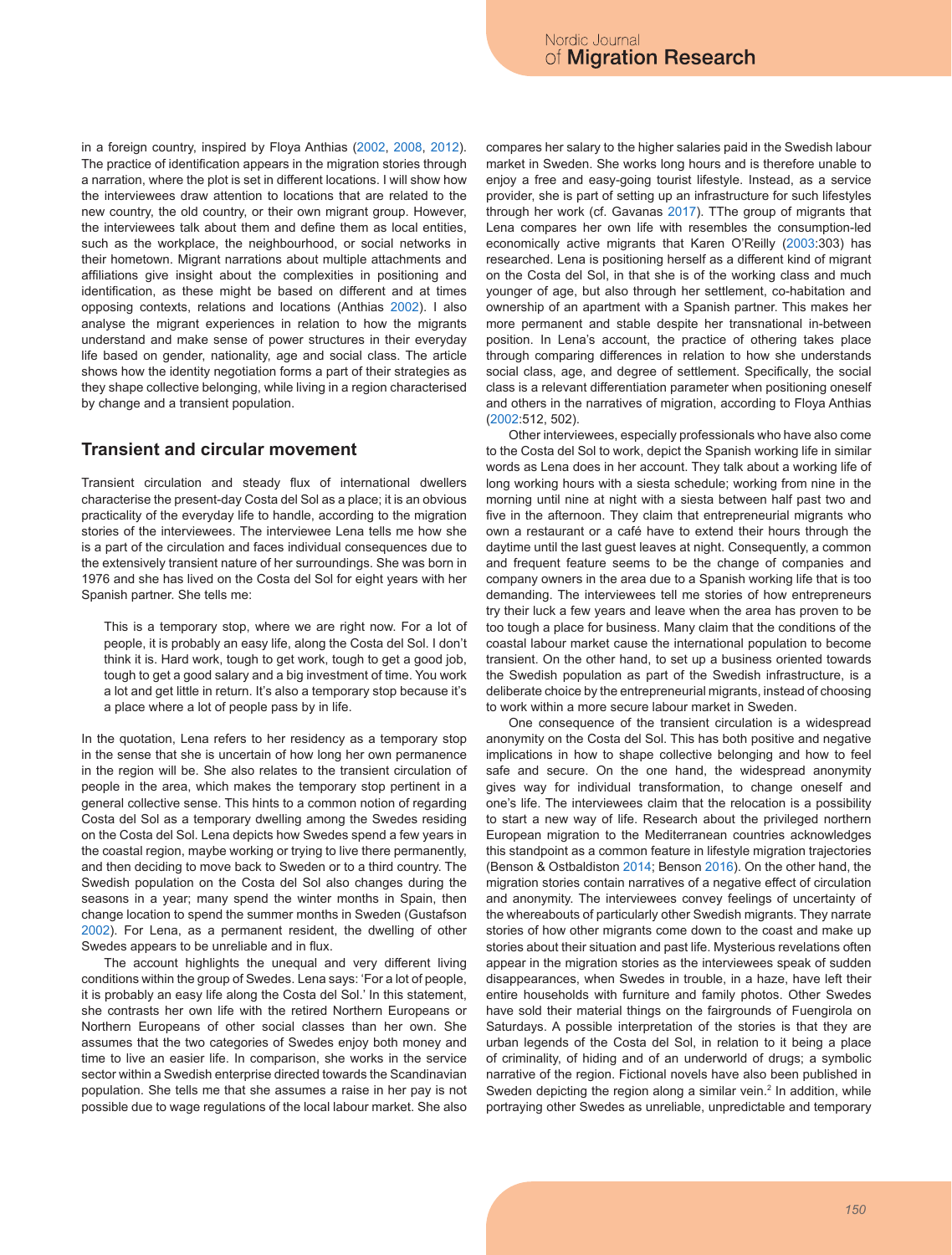in their dwelling on the Costa del Sol, many interviewees identify themselves in opposing and different terms, as being trustworthy, having a permanent base in the Costa del Sol and as 'good' residents.

The narratives of sudden disappearances and unreliable social bonds frame how the circulation on the Costa del Sol has an impact on the everyday lives of the Swedish migrants. The narratives cannot be interpreted as *just* urban legends used to differentiate oneself as a permanent and reliable migrant compared with other Swedish dwellers. The content of stories also seems to be based on actual experiences and views, which have shaped the interviewees' understanding of their place of residence as fluid and transient. In addition, they highlight the need of a stable community formation as a way to handle the uncertainties and insecurities of social relations and the local labour market. The next section will discuss engagements in diasporic practices as a strategy to add stability to the post-migration experience.

# **Diasporic practices manifesting collective belonging**

The Swedish migrants on the Costa del Sol comprise a transient population of tourists, seasonal visitors, temporary dwellers or permanent residents. From the position of being permanent residents, the interviewees regard their fellow Swedes as a shifting and inconsistent population, comparable to the British population on the Costa del Sol (e.g., O'Reilly 2000:104). Simultaneously, the interviewees produce collective belonging through engagements in practices and activities of work and leisure with other Swedish dwellers on the coast. As in many lifestyle migrant communities (O'Reilly 2000; Croucher 2012a), there are migrant institutions, organizations and private enterprises associated with the country of origin. These formally organize activities and events, often through cooperation with several actors. In this particular case, many of these are located close to the homes of the interviewees in Fuengirola, which is one of the coastal towns that has the most densely located infrastructure associated with Sweden and Swedishness, catering a Swedish or a Scandinavian population in the Swedish language. The interviewees are or have been engaged in the Swedish infrastructure through employment, voluntary work or ownership of a private company. In addition, they are all, in different degrees, engaged in diasporic practices in arenas where the Swedish migrants come together, get to know each other and help each other out when dealing with the local community (cf. Woube 2013). For some of the interviewees, the engagements are a means to shape collective belonging. Others are engaged in the Swedish infrastructure in order to get employment to be able to live along the coast. Hence, they use the Swedish infrastructure and the Swedish social networks as channels of support and information, which are common migrant strategies when settling in a foreign country (Glick Schiller, Basch & Blanc-Szanton 1992). I interpret the activities and engagements within the Swedish infrastructure as features of a specific *social form* based on the social relationship of people sharing ethnic origin, living outside the country of origin, and who are linked to a place, in line with the definition of diaspora of Vertovec and Cohen (1999: iii–xxviii).

Many interviewees attribute great meaning and value to be able to work, spend free time, socialize, and be part of the Swedish infrastructure. They tell me that they regard the Swedish infrastructure as one of the key incentives for relocation to the Costa del Sol area, in order to shape new social networks, to be able to find employment and to handle a practical everyday life locally. The Swedish presence

functions as comfort and security when living in a foreign country. The interviewee Karin, who was born in 1981, came to the coast as a language student and stayed thanks to a Spanish partner. At the time of the interview, she had been a resident on the Costa del Sol for five years. She highlights the significance of sharing a place of residence with other Swedish citizens in the following way:

I think for me it makes me feel a bit more at home, I think so. To know that there are others in the same situation, that there are Swedes around me. It is a security. And just being able to get Swedish ingredients if you want to bake Swedish gingerbread for Christmas. For me, it means a great deal. I do think so.

Karin expresses the comfort of living in a region with other Swedes, with whom she shares a nationality, language, cultural background and transnational migrant position. She points to an existential and emotional security of sharing an experience of living with other nationals in Spain. A possible interpretation of *others in the same situation* is to share a migrant position on equal transnational terms. Despite having lived for many years in Spain, an orientation around Swedish matters and issues is a central theme in the migration stories. This comes to light through the common notion of expecting Sweden to be open for the interviewees' return if or whenever their residence abroad comes to an end (Woube 2014:150). In addition, the orientation towards Swedish matters is manifested through daily transnational connections that enable the Swedish migrants to move, travel and communicate with Sweden. Through their Swedish citizenship, they claim to have a 'right to return' to their country of origin and frequently do return during vacations or longer periods. The 'right to return' is related to the dream of returning to the homeland among migrants in diasporas and exiles around the world (Clifford 1994). Diaspora scholars even argue that the theme of return functions as a collective symbol for diaspora communities (Safran 1991; Cohen 1997). Even though these ideologies are shaped differently, the imaginary and actual migrant practices of returning to, and interacting with Sweden as part of the everyday life and lifestyle resembles the symbolic theme of return as a core feature that shapes togetherness in diasporas. Along the line of Roza Tsagarousianou's (2007) understanding of diaspora, the diasporic togetherness shaped among the Swedes relies on sharing the practices of being connected, in communication and in exchange with the country of origin; it does *not* include being dispersed from a desired but inaccessible homeland. Dispersion is often formulated as a characteristic of diasporas (Faist 2010). Transnational ties seem like building blocks of a *migrant consciousness* that the Swedes share and shape, in accordance with the second aspect of the diaspora definition (Vertovec & Cohen 1999:iii–xxviii). It links to the experience of sharing a social position as migrants with active transnational ties to the same country of origin. The sameness works as the starting point for collective identification and a sense of belonging.

The transnational movements of Swedish migrants have an impact on activities and *cultural (re)production* produced formally within the Swedish arenas; events and opening hours are scheduled on the basis of the ebb and flow of the circulation. Traditional Swedish holidays and festivities are celebrated as well as local diasporic events, which can be interpreted as part of shaping a diasporic community, through cultural reproductive practices, along the lines of Vertovec & Cohen's diaspora definition (1999:iii–xxviii). One local diasporic event is the trade fair 'Suecia en España' (Sweden in Spain), which takes place each year in November when there are many Swedes in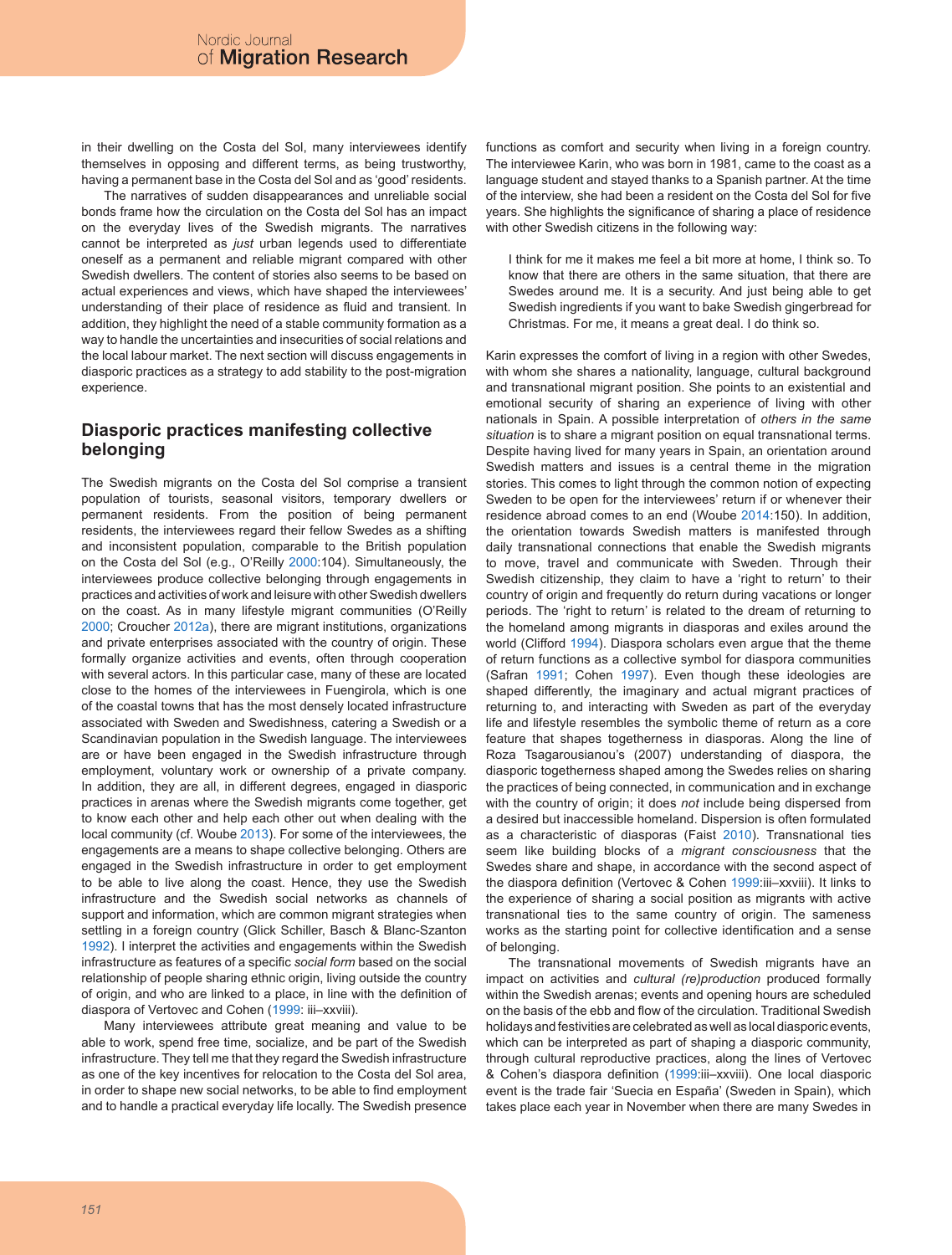the region. The event includes seminars about settlement in Spain, exhibitions by Swedish private enterprises and organizations, and entertainment by various local Swedish performers. The trade fair is directed both towards Swedes living in the area, but also towards the local community through exhibitions of products and services that Swedish-owned companies offer to the local community.

A common perception in the migration stories about cultural reproductive practices, such as the trade fair 'Suecia en España', appears in the account of the interviewee Lars. Lars was born in 1943; he is a retired former officer of the Swedish Armed Forces. He moved to the area as a retiree, having now lived along the coast for seven years. He tells me:

Lars: Of course, when there is something Swedish going on down here, then you participate in that.

Annie: Swedish … what do you mean?

Lars: Well, national days, then I like to participate and help out. […] If a Swedish ship is arriving, a warship, then you feel something for that.

Like Lars, the interviewees mention visiting, participating in, and feeling a connection to the national Swedish holiday celebrations or events associated with Sweden or the Swedish diasporic migrant group. I interpret this as an engagement that is closely tied to an obligation due to nationality, to sharing a migrant position, and feeling affinity and membership to the same diasporic community. There are also interviewees who express dislike and make a mockery of the events, while emphasizing their love of Spain and preferred orientation towards Spain and Spanish matters. Simultaneously, they are informally engaged in cultural reproductive practices. They may buy Swedish food at the Swedish grocery store or at the Swedish furniture store IKEA in Málaga, which also sells food associated to Sweden, in order to make a dish or a meal that the interviewees regard as Swedish.

# **Internal divisions**

As shown, diasporic practices unite the Swedish migrants (Olsson 2017). Simultaneously, the practices of identification that appear in the migration stories show how change and a transient population lead to unstable positions and identifications. This results in fragmentation and divisions among the Swedes; the interviewees highlight how they also identify with different smaller internally divided entities of the Swedish population. The internal divisions are based on sharing a motive for migration and in shared post-migration living conditions. This next section will discuss how the interviewees shape internal divisions as an additional strategy in order to handle the circulation of people along the coast.

Due to the transient nature of the Swedish population, it is common to stress the position as permanent residents among the interviewees. They are a diverse group of different ages, gender, living conditions, reasons for dwelling, patterns of dwelling, and so on, but all of them have lived in the region for many years. They are incorporated into the local community and speak Spanish fluently. They feel that they belong on the coast; at the time of the interviews, they had no intention of returning to Sweden. Despite their diversity, they all position themselves in similar ways and in contrast to temporary Swedish dwellers through their long-term duration of residence in the region, their knowledge of the Spanish culture, society and language, and their social relations within the

local community. Statements like the following express this: 'I can find information in this country and there is a very good feeling to that,' as Sofie puts it. She is born in 1975, a resident on the Costa del Sol for the past eight years, and works administratively within a company that directs its services to other Swedes. She emphasizes that she has enough knowledge of the Spanish language and local practices to manage on her own and handle her everyday life in the Spanish society, without the help from other Swedes. She does not need anyone to interpret or translate local language, customs and norms. This makes her independent from the Swedish infrastructure when coping with practical everyday life. The statement also indicates a more stable and permanent position thanks to her language skills. Yet, she is still dependent on the Swedish infrastructure for employment. The account also points to the possibility for Swedes to manage a social life in the Swedish language in the Swedish arenas, although knowledge of the local language, customs and practical matters in relation to local authorities is needed to establish oneself on a permanent basis. It is a frequent practice for the fellow nationals to ask for help from Swedish migrants with better language and regional knowledge to mediate or translate and help with local practicalities of everyday situations (cf. O'Reilly 2000; Haas 2012). In the eyes of the interviewees, other Swedes are identified as an *internal other* through their lack of interest and knowledge of Spanish culture, society and language, in addition to their all-encompassing orientation towards Sweden, Swedish issues and affairs, and their presumed intense social relations with other Swedes on the Costa del Sol (Woube 2014:84). International research on privileged migrants shows that similar national orientations within such communities abroad are common (O'Reilly 2000; Fetcher 2007).

The permanent residency of the interviewees is an important factor when they differentiate themselves from other Swedish dwellers. However, in order to build reliable social relations, there is a more prominent articulation of the importance of sharing living conditions. This relates to the reasons for migration and forms the basis of the varied internal divisions within the Swedish population that appears through the migration stories. Karin, born in 1981, belongs to a common category of migrants that arrived as language students in their twenties, met a Spanish partner, and their stay as students turned into migration due to love. Her immediate social network consists of other Swedish female migrants within the same category, who also went to Spain as students and stayed due to love to a Spanish national. They are now professionals within the international labour market on the Costa del Sol. She comments on the circulation of people in the area:

I am not affected by [people coming and going] because those that I hang out with have lived here quite some time and almost all, yes all of them seem to stay here. Some of them have left but not anyone that I have been particularly close to.

As indicated, Karin has befriended migrants, with whom she shares circumstances, livelihood and social position through the intersection of young age, professionality, permanent residency, nationality and gender. By seeing this circle of friends, she does not feel that the transient and changeable nature of the population influences her life, even though the statement shows that she does have to take into account the possibility of friends moving away. The circular and transient nature of the international population can also be interpreted as a precondition for her professional life, as she is working within the service sector that caters for the international population in the Swedish, Spanish or English language.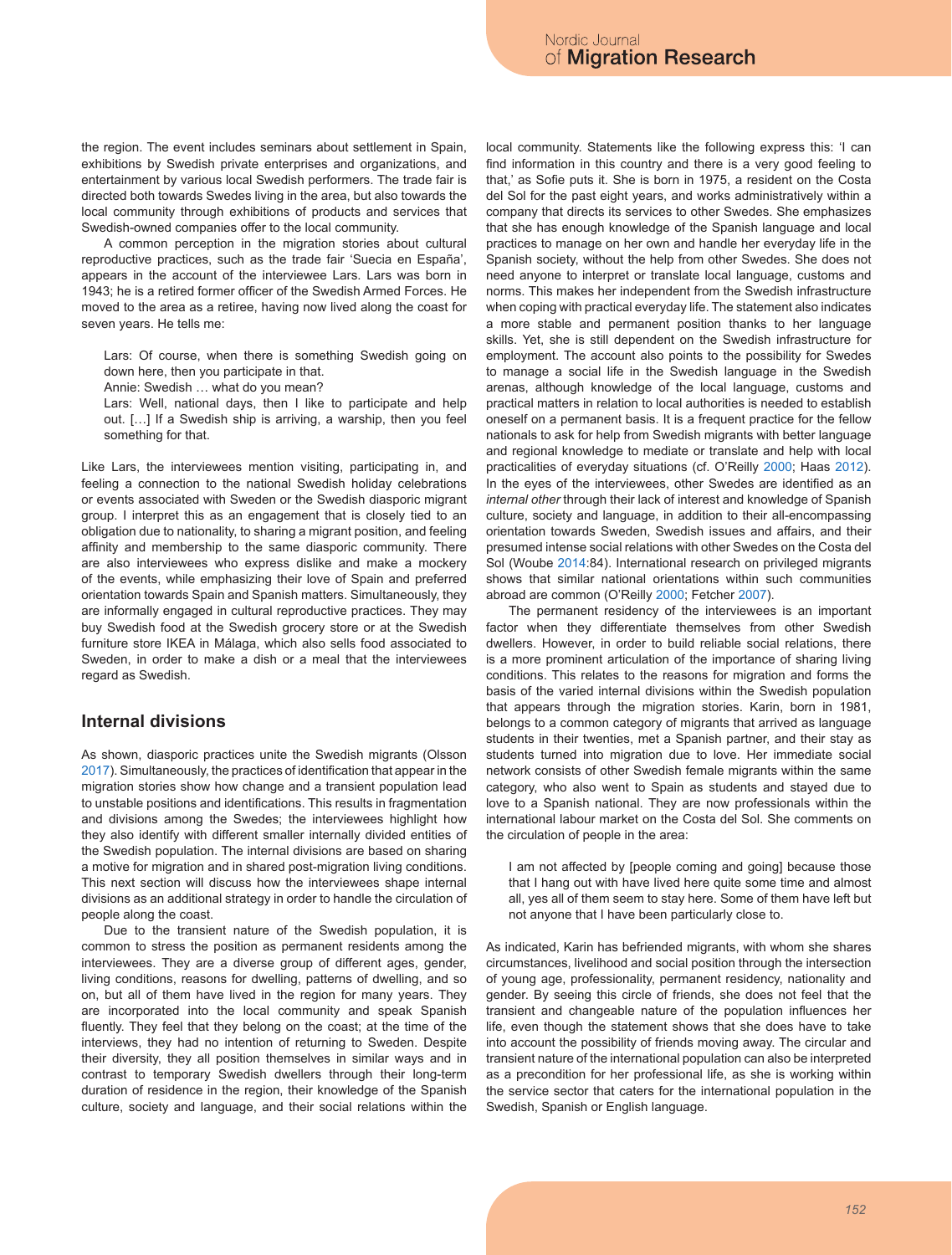There is another type of internal division of professionals working at the same, often international workplace, where the employment conditions differ depending on work position. At one interview occasion, when I meet Andreas, born in 1964 and a permanent resident for seven years, he is late and I call him to see if he is on his way. He asks me to meet him at his workplace because he has not had time to eat lunch. I go to his job and at the end of the interview, another interviewee comes hurrying to see Andreas. This is Eva, born in 1958, who also works at the same institution and has lived in different places in Spain for 26 years. She is frustrated and tells him that they need to talk because there is a controversy about how to handle a work-related situation among the employees. She turns to me and says: 'As you know, Andreas is my rock at this workplace!'

Through the controversy, the different categories of employees at the institution come to light in Andreas' migration story. Andreas and Eva are part of a group of international professionals who work together with the permanently employed Spanish personnel and international staff employed through contracts that need to be renewed after a couple of years. The body of personnel is changeable and follows the demand for their services. This creates an insecure workplace with unreliable work conditions and conflicts among the employees due to mixed employment conditions and work cultures. Andreas' and Eva's positions are permanent and stable, but had they wanted to change work, there are limited possibilities on the Costa del Sol where their competences are needed. Therefore, Andreas and Eva, as a part of the group of permanently employed personnel, turn to each other in order to make their claims stronger and to cope with a changeable work situation of colleagues in circulation. Andreas and Eva differentiate themselves from other staff through their permanent position, permanent residency and their language skills, in addition to a shared nationality and a common perception of working culture originating from the Swedish labour market. They also share a similar motif for their migration decision in that they find Spanish culture and language fascinating, and stress the importance of living in a multicultural and international region, such as the Costa del Sol. Consequently, they position themselves as different in relation to the permanently employed Spanish personnel, in that they do not share the working culture, and to fellow Swedish staff who might work temporarily on contract at the institution. Eva and Andreas claim that the other Swedes of the staff remain too orientated towards Sweden while living on the Costa del Sol. The latter differentiation factor carries a contradiction as Eva and Andreas criticize the very same practices that they too must remain orientated towards in order to create a fruitful and efficient work atmosphere with the Swedish staff, who are temporarily employed there. Eva and Andreas have to relate to the two sets of working culture traditions on a daily basis. They are familiar and feel grounded in both, even when the different working cultures cause conflicts and controversies. Floya Anthias (2002:512) affirms that ambiguities and contradictions are common traits of identification in narratives about migration, as disconnected comparisons from different locations often form the basis of identification.

Another internal division of Swedish migrants is the parents of children, attending the Swedish school. This group is based on collective belonging through networking and befriending one another in connection with the children's attendance at the school. The parents form social networks associated with the children's education at school during weekend gatherings and after-school activities, when parents organize football practice, dance classes and so on (Woube 2014:158). This group often shares an incentive for migration, which for some is to live a family adventure abroad. For others, such as the

category of affluent parents, the migration might signify a way to live the good life in a better climate; some of the mothers are housewives and the fathers are business owners, working on-line with Swedishbased businesses and commuting to Sweden.

The interviewee Majken, born in 1959, is a parent of a child at the Swedish school. She has a regular routine of bringing her daughter to school at 9 am and then continuing with other Swedish mums to a nearby café for a cup of coffee in the mornings. Majken has lived on the Costa del Sol since she was 9 years old and attended the Swedish school when she was a child. Some of her own classmates are now parents of children attending the school but she is also friends with parents from Sweden, who have moved to the region as adults. The daughter's attendance at the Swedish school, and Majken's Swedish circle of friends, enables a strengthened connection to her country of origin. Majken is married to a Spanish man and owns a bookshop directed towards a local clientele. When I ask her about her life, she tells me she lives her life on one single, long street using a scooter to get from the one end, where her house is located, to the other, where the Swedish school is placed on a crossing street. Her bookshop is conveniently located somewhere in the middle of the long street. She claims that she never visits the beach promenade; she lives a life far from the tourist-influenced lifestyles of the international population that resides and visits the coast. In addition, she positions herself as belonging locally through her shop, her Spanish husband, her Spanish in-laws and the circle of friends of Spanish nationality, which is significant for feeling a sense of stability despite the transient population on the Costa del Sol. Yet, she stresses that her Swedish friends, although they come and go, enrich her life because they are in steady connection with Sweden and keep her updated on trends and news from the country she has left and does not visit on a regular basis. Instead of perceiving the steady movement of Swedes in the region as problematic, this is beneficial, according to Majken. She is able to position herself as belonging to the present-day Sweden *and* to the Swedish population on the Costa del Sol. Consequently, Majken's circle of Swedish friends shares a social position as female, middle or upper class, Swedish migrants with children at the Swedish school.

The internal divisions of the Swedish population that I have presented in this section are based on informal ties of friendship between people with similar life conditions and shared reasons for dwelling on the Costa del Sol. Hila Zaban (2015) has acknowledged how similar life conditions, common native language, religious affiliation, as well as common interests and tastes, divide the lifestyle migrant Jews in a neighbourhood in Jerusalem that she has studied. In the current study, the interviewees seem to create internal divisions as a security and comfort in a region with a diverse and transient population. At the same time, these networks also involve ambiguities and disconnections in their changeable nature, because they rest on temporary grounds. They will only last as long as the members of such smaller groups of migrants share living conditions; that is, the mothers of children at the Swedish school keep on meeting and staying friends as long as the children attend the Swedish school. The friendships might not last past the graduation date, or if some of the members of the group return to Sweden to live.

# **Concluding remarks**

This article shows how the migration stories convey experiences of living in a region characterised by flexible and transient circulation of people, which influences the shaping of collective belonging. On the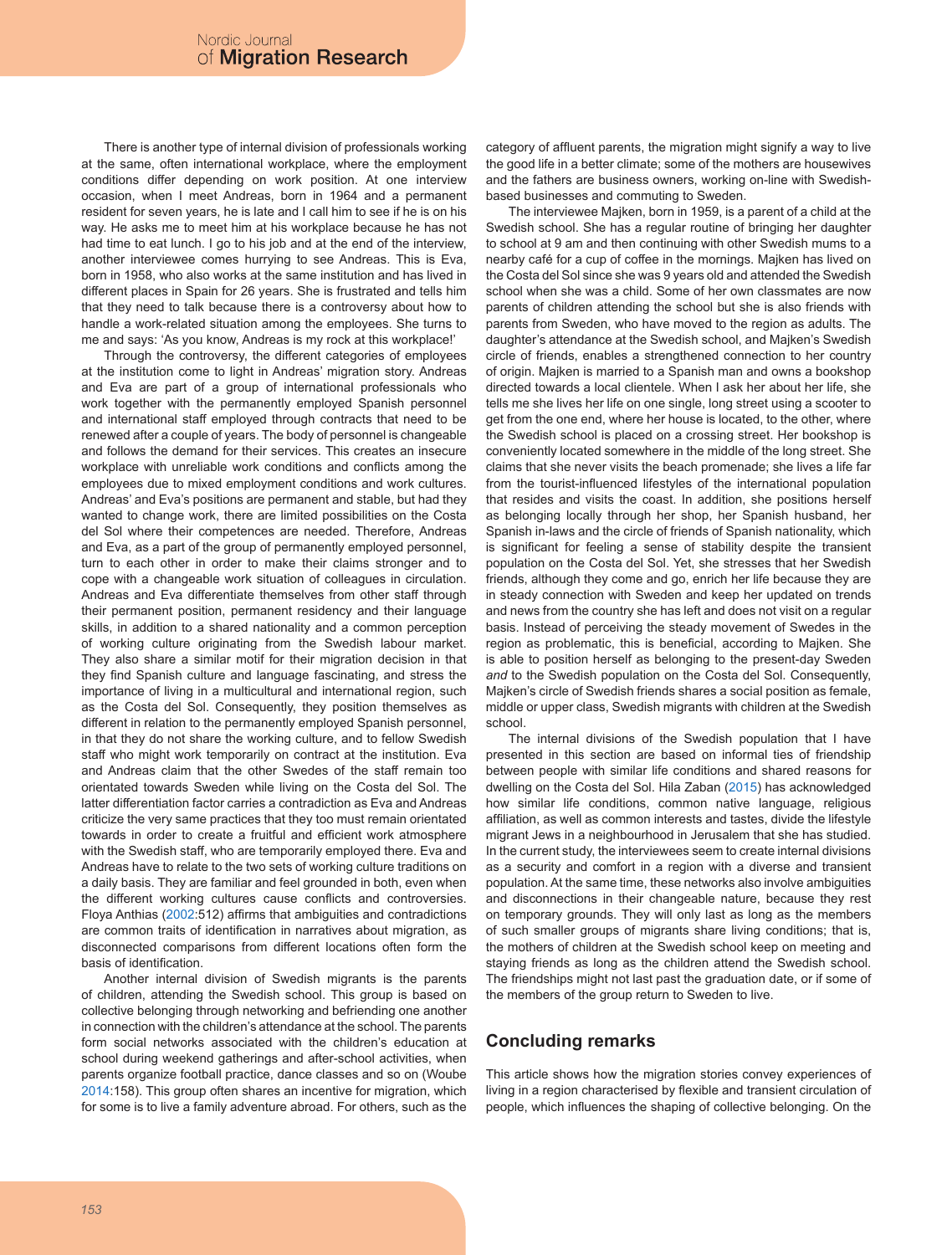Nordic Journal

one hand, the migration stories show that the migrants create a sense of collective belonging through diasporic practices, which could be interpreted as giving rise to something like a diasporic community of Swedes. The identification practices of stressing both difference and sameness within the group of the Swedish migrants highlights a diasporic community that is changeable, diverse and ambiguous, yet lasting, constant and a source for everyday diasporic engagements and commitment of great importance to the interviewees. On the other hand, the contradictory nature can be interpreted as a reason for needing to shape more reliable, albeit temporary, internal divisions within the diasporic community. This strategy is based on resemblance, similar reasons for migration and on sharing living conditions on the Costa del Sol.

I have shown how different diasporic and transnational practices are part of the constitution of a diasporic community of Swedes. These practices, however, appear to work in opposite directions in this process. The diasporic practices shape stable, lasting and formalized activities of the community formation. Over time, the practices have created and established a long-term collective Swedish presence along the coast. Yet, the transnational practices, such as travel, communication and connections, lead to unstable and temporal dwellings, identifications and involvement in the Swedish diasporic community. This illustrates how the transient nature of circulation of people gives the diasporic community a fluid and flexible structure that varies not only during the seasons, but also over the years. This in turn shapes a layered and internally divided diasporic community, within which even Swedish residents who appear to be permanent and settled migrants, express hesitation about their permanence and definite settlement on the Costa del Sol.

**Annie Woube** is PhD in Ethnology at Uppsala University, Sweden. Her dissertation examined lifestyle migration of Swedes to the Costa del Sol in Spain. On lifestyle migration, she has previously published on notions and practices of nation, the national, voluntarism and methodology. Her research interests are practices of transnationality, diaspora and identification, in addition to home-making and materiality. She is currently working in a research project about women-only sport races at the Centre for Gender Research, Uppsala University.

### **Notes**

- 1. Acknowledgements: I would like to thank Associate Professor Anna Gavanas, Associate Professor Magnus Rodell, PhD. Paul Agnidakis, the special issue editors, and the anonymous reviewers for comments.
- 2. There are several fictional writers, who have written crime stories located on or in association with Costa del Sol (Eriksson 2002; Edwardsson 2008; Marklund 2008; Alsterdal 2010).

# **References**

- Agnidakis, P 2013, *Rätten till platsen: Tillhörighet och samhörighet i två lokala industrisamhällen under omvandling.* Brutus Östlings Bokförlag Symposium, Höör.
- Alsterdal, T 2010, *Kvinnorna på stranden*. Lind & Co, Stockholm.
- Anthias, F 2002, 'Where do I belong? Narrating collective identity and translocational positionality', *Ethnicities*, vol. 2, no. 4, pp 491- 514, DOI: 10.1177/14687968020020040301.
- Anthias, F 2008, 'Thinking through the lens of translocational positionality: an intersectionality frame for understanding identity and belonging', *Translocations, Migration and Social Change*, vol. 4, no. 1, pp 5-20.
- Anthias, F 2012, 'Hierarchies of Social Location, Class and Intersectionality: Towards a Translocational Frame', *International Sociology*, vol. 28, no. 1, pp. 121–138, DOI: 10.1177/0268580912463155
- Atkinson, R 1998, *The Life Story Interview*. SAGE, London.
- Barth, F 1969, *'*Introduction.' in *Ethnic groups and boundaries. The social organization of culture difference,* ed F Barth, Universitetsforlaget, Oslo.
- Blaakilde, A-L 2007, 'We live ten years longer here: Elderly Danish Migrants on the Costa del Sol', *Ethnologia Europea*, vol. 37, pp. 88-99.
- Benson, M 2016, 'Deconstructing belonging in lifestyle migration: Tracking emotional negotiations of the British in rural

France', *European Journal of Cultural Studies*, 1-14, DOI: 10.1177/1367549416631554

Benson, M & O'Reilly, K (eds) 2009a, *Lifestyle migration: expectations, aspirations and Experiences,* Ashgate, Farnham, Surrey.

- Benson, M & O'Reilly, K 2009b, 'Migration and the search for a better way of life: a critical exploration of lifestyle migration', *The Sociological Review,* vol. 54, no. 4, pp. 608-625, DOI: 10.1111/ j.1467-954X.2009.01864.x.
- Benson M, & Osbaldiston, N 2014, 'New horizons in lifestyle migration research: Theorizing movement, settlement, and the search for a better way of life.' in eds M, Benson, M & N, Osbaldiston, *Understanding Lifestyle Migration. Theoretical Approaches to Migration and the Quest for a Better Way of Life*, Palgrave Macmillan, Basingstoke pp. 1-26.
- Benson, M & Osbaldiston, N (eds) 2014, *Understanding Lifestyle Migration. Theoretical Approaches to Migration and the Quest for a Better Way of Life*, Palgrave Macmillan, Basingstoke.
- Bauböck, R & Faist, T (eds) 2010, *Diaspora and Transnationalism: Concepts, Theories and Methods*, Amsterdam University Press.
- Brubaker, R 2005, 'The 'diaspora' diaspora', *Ethnic and Racial Studies,*  vol. 28, no. 1, pp. 1-19, DOI: 10.1080/0141987042000289997.
- Clifford, J 1994, 'Diasporas', *Cultural Anthropology* 9(3): 302-38.
- Cohen, R 1997, *Global Diasporas: An Introduction.* UCL Press, London.